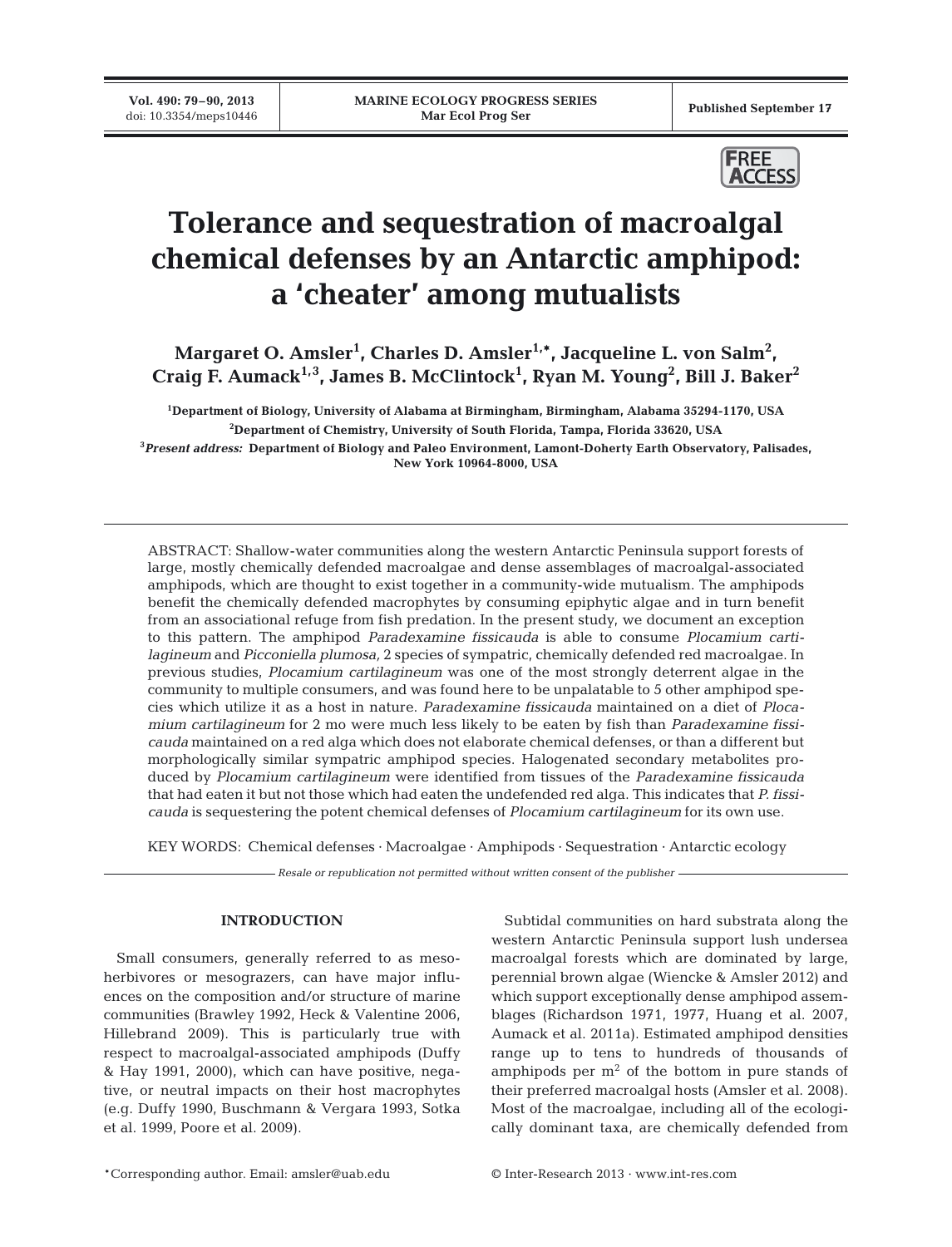being consumed by both macrograzers and mesograzers (Amsler et al. 2005, 2008, 2009a, Aumack et al. 2010). Amphipods and other small marine grazers can benefit from associating with chemically defended macroalgae because the algae can provide a refuge from omnivorous macrograzers such as fish (Hay 1992, 1996). The relative mobility of the mesograzers, morphology of the macroalgae, and geographic location also are important (Holmlund et al. 1990, Duffy & Hay 1994, Taylor & Steinberg 2005, Zamzow et al. 2010). In some cases the mesograzers may be dietary specialists on the chemically defended macroalgae (Hay 1992). Such dietary specialists not only benefit from an associational refuge from predators but also in having an additional food source (cf. Sotka & Whalen 2008).

Herbivore specialization on chemically defended prey necessitates a mechanism for tolerating the host's defensive secondary metabolites. Terrestrial herbivores are able to tolerate plant secondary meta bolite defenses via a range of behavioral and metabolic processes (Després et al. 2007). There are far fewer studies of tolerance in marine herbivores, but the mechanisms of metabolic tolerance are similar (Sotka & Whalen 2008). In both terrestrial and marine herbivores, metabolic tolerance of lipophilic metabolites is commonly mediated by all or part of a 3-phase pathway involving cytochrome P450s, glutathione S-transferases, and ATP binding cassette transporters, in which the metabolites are made more hydrophilic and then isolated into vesicles or excreted (reviewed by Karban & Agrawal 2002, Sorensen et al. 2006, Després et al. 2007, Sotka & Whalen 2008).

In addition to tolerating prey chemical defenses, some terrestrial arthropods (insects, particularly in the Coleoptera and Lepidoptera) and vertebrates (primarily amphibians, reptiles, and birds) are able sequester chemical defenses from prey organisms within their tissues for use as defenses against their own predators (Blum 1983, Nishida 2002, Opitz & Muller 2009, Savitzky et al. 2012). Many species of marine opisthobranch molluscs similarly not only tolerate chemical defenses of their prey but are able to sequester them for their own use (Cimino & Ghiselin 2009). However, we are not aware of reports of this occurring in any taxon of marine grazers other than opisthobranchs. The metabolic mechanisms responsible for sequestration are less studied than for tolerance, but include selective transport and storage of the defensive metabolites (Després et al. 2007).

As with amphipods from lower latitudes, Antarctic amphipods appear to benefit from associating with their chemically defended macroalga hosts because

the algae provide a refuge from omnivorous fish predators. Along the western Antarctic Peninsula, densities of amphipods during daylight hours can be orders of magnitude higher on chemically defended macrophytes, particularly those with branching morphology, than on palatable macroalgae (Huang et al. 2007). Amphipod densities on *Desmarestia menziesii,* a chemically defended macrophyte supporting the greatest daytime amphipod densities, significantly decrease at night (Aumack et al. 2011a) when visual predators such are fish are less of a threat, while amphipod densities on blade-forming, chemically defended macrophytes and on palatable macrophytes increase. Zamzow et al. (2010) demonstrated that amphipods associated with *D. menziesii* were less susceptible to predation from the dominant, omnivorous fish than were amphipods associated with a non-defended macrophyte.

Although these Antarctic amphipods do not appear to consume most host macroalgae, they consume large quantities of epiphytic diatoms (Aumack 2010, Aumack et al. 2011b) which almost certainly benefits their hosts. Many studies throughout the world have shown that amphipods and other mesograzers can benefit their host macrophytes in this manner by limiting the growth of epiphytic microalgae and/or filamentous algae, which can compete with the macrophytes for light and nutrients (e.g. Brawley & Adey 1981, Shacklock & Doyle 1983, D'Antonio 1985, Brawley & Fei 1987, Duffy 1990, Jernakoff et al. 1996). Although less studied, mesograzers can also influence filamentous algae growing endophyticly. Parker & Chapman (1994) reported that when mesograzers were excluded from tide pools dominated by the brown alga *Fucus distichus*, fatal, pathogenic effects of otherwise unapparent filamentous algal endophytes drastically reduced the macroalgal canopy.

Free-living filamentous algae, epiphytic or otherwise, are very uncommon in subtidal communities along the western Antarctic Peninsula (Peters 2003) even though they are commonly present in adjoining intertidal areas (e.g. Delépine et al. 1966, Hedgpeth 1969, Chung et al. 1994, Kim 2001). However, filamentous algal endophytes growing within the larger, chemically defended macroalgae are unusually common (Peters 2003, Amsler et al. 2009b). Peters (2003) hypothesized that the high densities of macroalgalassociated amphipods in these Antarctic communities were preventing the growth of free-living filaments while selecting for an endophytic growth form, and this has been supported by experimental field, laboratory, and mesocosm studies (Amsler et al.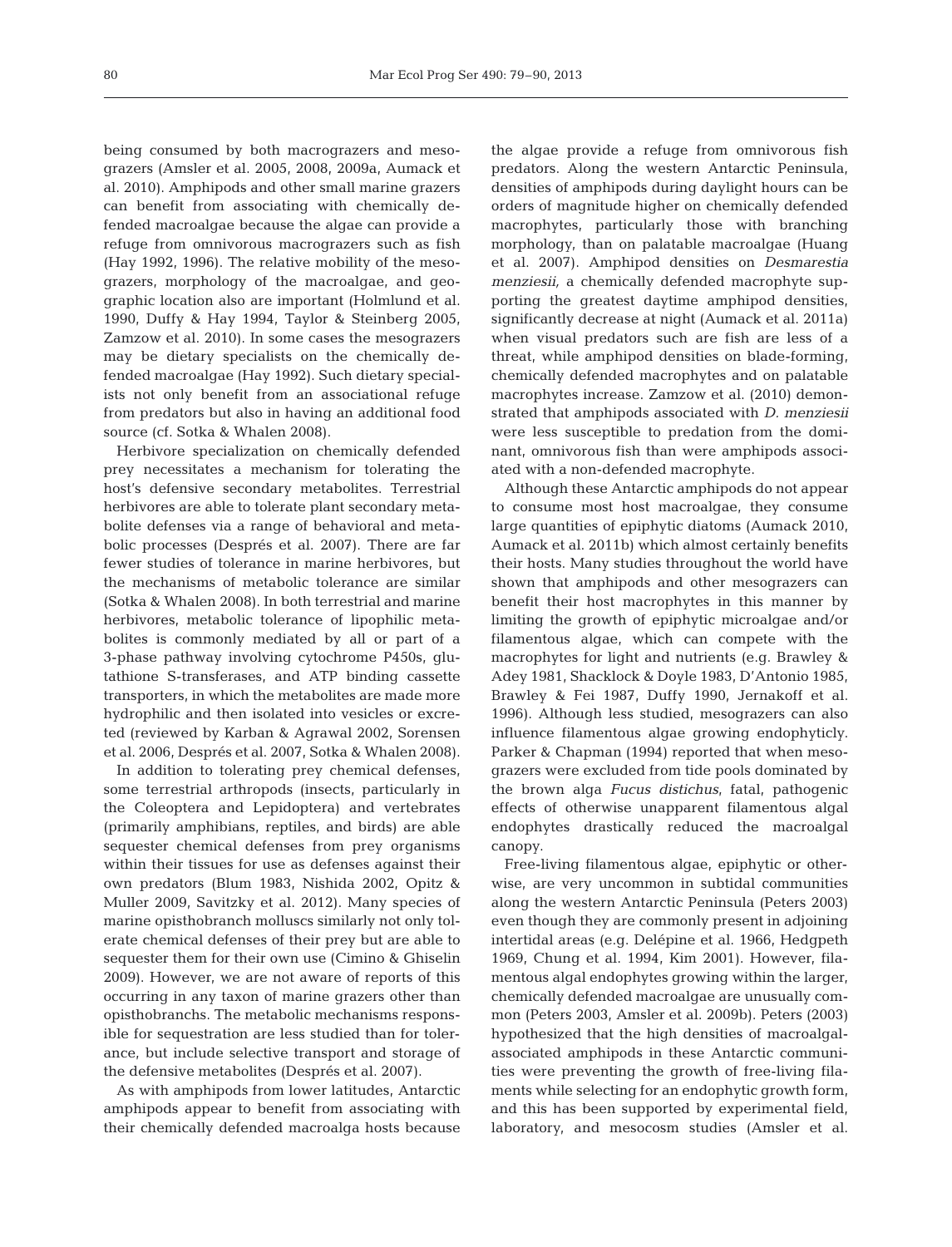2009b, 2012, Aumack et al. 2011b). Consequently, the dense assemblage of chemically defended Antarctic macroalgae benefits from the dense assemblage of amphipods associated with it because the amphipods limit the growth of both unicellular and filamentous epibionts on the macroalgae.

Since both the chemically defended macroalgae and the amphipods benefit from their association, this is a mutualistic relationship across the macroalgal and amphipod assemblages. As a consequence of the macroalgae dominating Antarctic Peninsular communities in terms of biomass and structure, and amphipods clearly being the most abundant and widespread invertebrates in these communities, this mutualistic relationship is likely to have widespread impacts on the community dynamics and/or structure of near shore communities along the western Antarctic Peninsula.

As mentioned, temperate and tropical mesograzers that specifically associate with chemically defended macroalgae are sometimes able to consume their hosts (Hay 1992, 1996). If macroalgal-associated amphipods along the western Antarctic Peninsula are also consuming significant quantities their hosts relative to the benefits they provide from eating epibionts, considering their association as a community level mutualism would not be appropriate. With one exception, none of our studies of trophic relationships in this community have given any indication that the amphipods are consuming the dominant, chemically defen ded macroalgae. The exception is for the amphipod *Paradexamine fissicauda*, which has previously been suggested to be broadly omnivorous (Momo et al. 1998). In a survey of the amphipod fauna associated with 8 common macroalgae in our study area, *P. fissicauda* was 2 to 3 orders of magnitude more abundant on the chemically defended red alga, *Plocamium cartilagineum,* than on any of the other 7 species (Huang et al. 2007). In a study including both amphipod gut content analyses and stable isotope composition, Aumack (2010) found a majority of the gut contents from *Paradexamine fissicauda* were macroalgal thallus or filaments. The stable isotope composition of *P. fissicauda* was the only one of 8 common amphipod species examined that closely matched *Plocamium cartilagineum* or other chemically defended red algae. No other possible dietary components sampled including diatoms or filamentous algal endophytes, either alone or in combination, would result in its isotopic signature — strongly suggesting that *Paradexamine fissicauda* is unlike other common amphipods in the community in being able to consume chemically defended red algae.

The first goal of the present study was to test the hypothesis that the amphipod *Paradexamine fissicauda* is unique among common amphipods in the community in being able to consume chemically defended macroalgae, particularly *Plocamium cartilagineum*. After discovering that this is indeed the case, we sought to determine if *Paradexamine fissicauda* might derive benefits in addition to having a de fended algae as a food source, specifically by testing the hypothesis that it is able to sequester defensive algal metabolites for its own use.

## **MATERIALS AND METHODS**

#### **Sample collection**

Subtidal macroalgae and associated amphipods were collected within 3.5 km of Palmer Station on Anvers Island, Antarctica (64° 46.5' S, 64° 03.3'W; see Amsler et al. 2009b for map). All samples were collected by hand during SCUBA dives at 5 to 30 m depth during March through April 2010, February through May 2011, and March 2012. Following collection, the samples were kept submerged in buckets of seawater and transported to flow-through ambient seawater aquaria at Palmer Station. Fish were collec ted using baited traps submerged off the station dock. Macroalgae for use in secondary metabolite analyses were frozen at −80°C.

Macroalgae used in bioassays were held in flowthrough aquaria under ambient room lighting for a maximum of several days before use in experiments. Amphipods were collected on their host macroalgae following the techniques of Huang et al. (2007). The amphipods were sorted by species and maintained in 4 l plastic bottles with screened windows to allow seawater exchange while floated in aquaria with flow-through, filtered ambient seawater. Each bottle had several pieces of algae on which the amphipods could graze or perch. Fish were held in a large, compartmented aquaria with flow-through seawater for approximately 1 wk prior to the experiment. Each fish was fed 3 times daily with fresh limpet tissue delivered using long forceps.

### **Feeding bioassays**

Several different feeding bioassays were conduc ted with amphipods, fish, and macroalgae over the course of 3 yr. To determine the palatability of the red alga *Plocamium cartilagineum* to the most common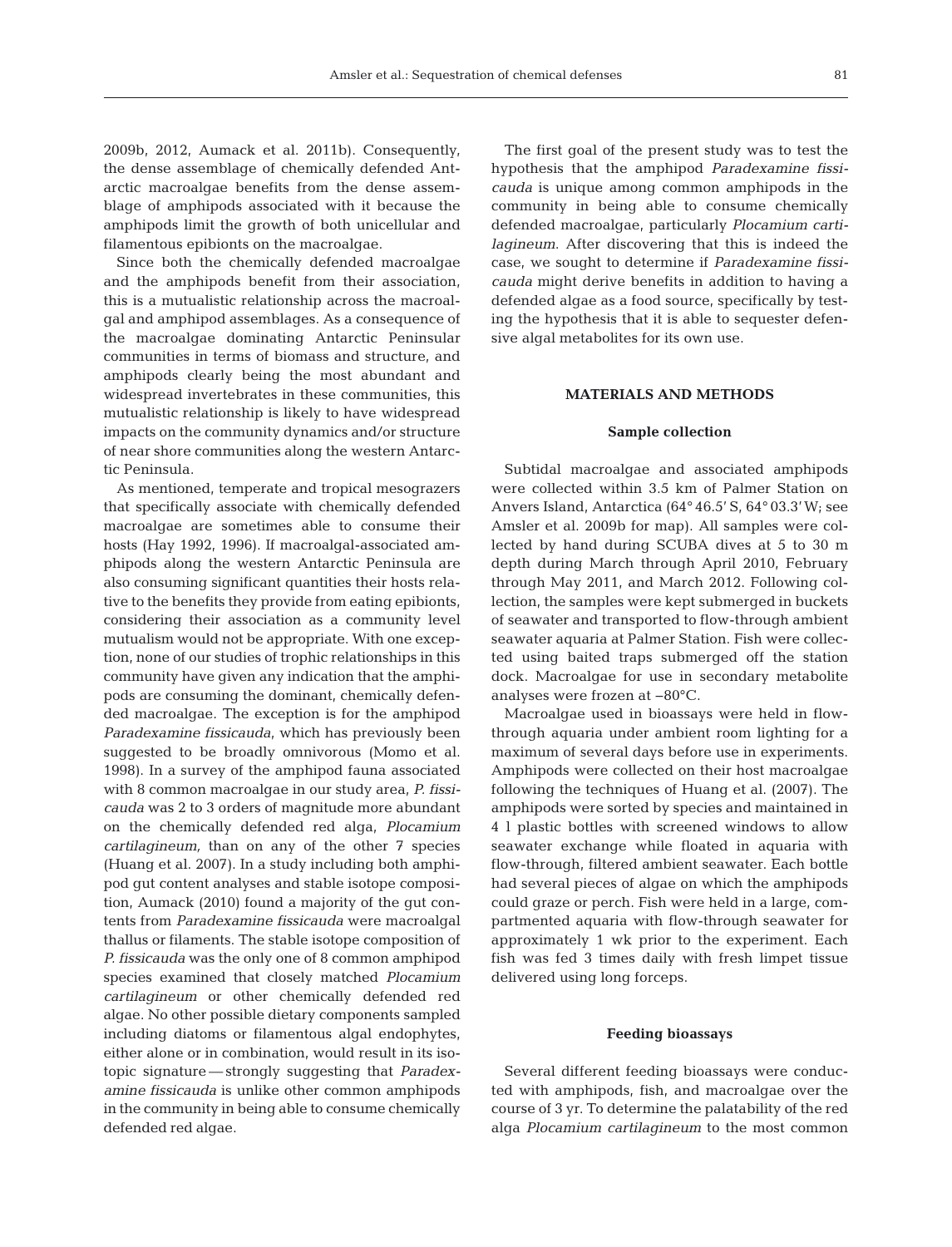amphipods in the community, fresh thallus from the alga was bioassayed with 6 species of amphipods *(Gondogeneia antarctica, Oradarea bidentata, Para dexamine fissicauda, Paraphimedia integricauda, Pro stebbingia gracilis,* and *Schraderia gracilis)* in 2010. In order to determine the range of chemically defended macroalgae that *Paradexamine fissicauda* is able to consume and their relative palatability, a set of no-choice experiments performed in late March and early April 2010, and repeated twice in 2011 (once in late March and early April, once in early to mid-May) examined the palatability of 6 red algal species *(Cystoclonium obtusangulum, Delisea pulchra, Palmaria decipiens, Pantoneura plocamio ides, Picconiella plumosa,* and *Plocamium cartilagi neum)* and 2 brown macroalgal species *(Desmarestia anceps* and *Desmarestia menziesii)* to the amphipod *Paradexamine fissicauda*. The second 2011 experiment did not include *Delisea pulchra, Desmarestia anceps,* and *D. menziesii*. Additionally, in March and May 2011 and in March 2012, 4-way choice experiments were conducted with *Paradexamine fissicauda* to examine preferential feeding on the red algae *C. obtusangulum, Pantoneura ploca mioides, Picconiella plumosa,* and *Plocamium cartilagineum.*

Most bioassays were conducted with amphipods within a week of collection. However, 2 populations of *Paradexamine fissicauda* were maintained in the laboratory for 2 months in 2011, one on a diet of *Ploca mium cartilagineum* and the other on a diet of *Palmaria decipiens.* Some of these amphipods were used in a fish feeding bioassay with the sympatric predator *Notothenia coriiceps* to determine if consuming the chemically defended algae affected the amphipod's palatability to the fish. The remainder of the amphipods were maintained for an additional week on a diet of *Palmaria decipiens* only. *Paradexamine fissicauda* feeds and clears its gut relatively rapidly and this time interval would have allowed the amphipods previously fed *Plocamium cartilagineum* to clear their guts multiple times. These amphipods were frozen at −80°C and used for the secondary metabolite analyses detailed below in order to determine if the amphipods were sequestering defensive algal metabolites.

No-choice feeding rate bioassays generally followed methods described by Amsler et al. (2009b). Single amphipods were placed in each of twenty 60 ml plastic bottles filled with filtered seawater. A small portion (<5 mg) of an individual algal thallus was placed in each of the 20 bottles with amphipods. A similar portion from each alga was placed in a paired bottle without an amphipod to serve as autogenic control. No individual alga was used as the source of more than one experimental and autogenic control sample pair. The algae and amphipods were maintained at ambient temperatures by floating them in flow-through aquaria until a visible biomass had been consumed, or for a maximum of 4 d. The seawater in all bottles was changed daily. Thallus biomass was determined at the beginning and end of the experiment by blotting the algal thallus dry and weighing it to the nearest 0.01 mg on a Mettler Toledo XP 26 Delta range microbalance. The amount of thallus consumed was calculated by subtracting the final mass from the initial mass after correcting by the ratio of initial:final mass in the paired autogenic control bottle. Amphipod feeding rates were expressed on a per individual per hour basis.

The 4-way choice experiments followed the nochoice methods with a few exceptions. A single *Para*  dexamine fissicauda was placed in each of twenty 250 ml plastic bottles with a small portion (<5 mg) of each of the 4 red algae. A similar bottle lacking an amphipod served as the autogenic control. The bottles were maintained in a cold room at 1°C with a daily water change.

Only individual *Notothenia coriiceps* that readily fed from forceps were used in the fish feeding bioassay. Sixteen individuals were fed 3 times during 24 h a randomly assigned sequence of *Bovallia gigantea* (a predatory amphipod of equivalent size and with a spiny morphology similar to *Paradexa mine fissicauda)*, *P. fissicauda* maintained on a long term diet of *Plocamium cartilagineum*, or *Para dexa mine fissicauda* maintained on a long term diet of *Palmaria decipiens*. The amphipods were released from forceps in front of the fishes' mouths. The fish, which had been accustomed to feeding in this manner, then took the amphipods into their mouths before determining to eat or reject them. In each trial, the amphipod was presented in the forceps with its dorsal side towards the fish. The amphipods were alive, but in order to control for any potential differences in escape behaviors between *B. gigantea* and *Para dexamine fissicauda* each animal was briefly immobilized immediately before being presented to the fish. This was done by quickly, partially drying the amphipod followed by very light (non-crushing) pressure on its head using the forceps. This was observed to immobilize the amphipods long enough for the fish to have an opportunity to either accept or reject them as food. After each trial the fish was offered (and consumed) fresh limpet tissue to check for satiation.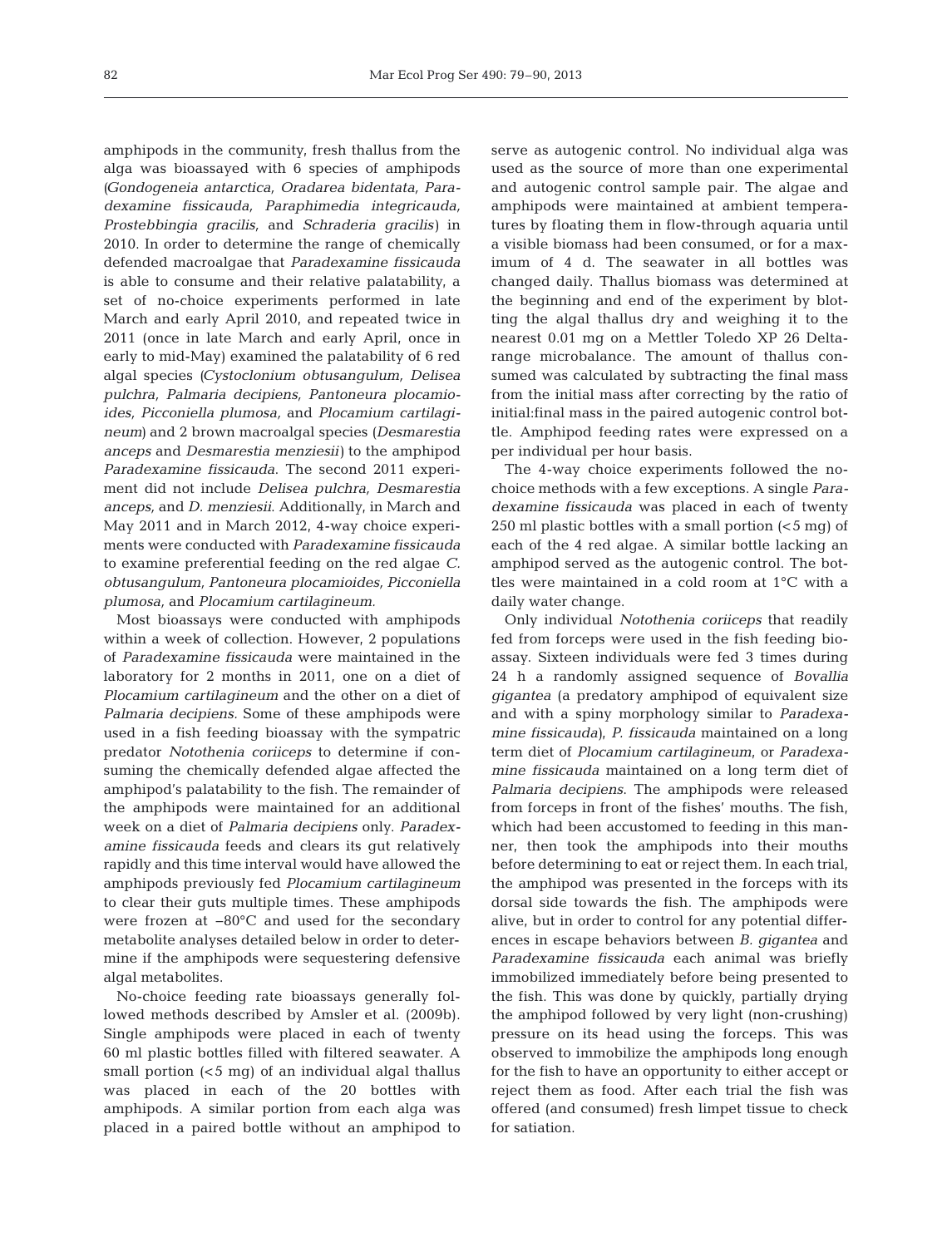$14 -$ 

#### **Statistical analyses**

Statistical analyses on amphipod feeding rates were performed using SPSS software (SPSS). Multiple comparisons utilized Mann-Whitney tests. Pairwise post hoc comparisons were made with Kruskal-Wallis tests corrected for Type I error with the sequential Dunn-Sidak method (Sokal & Rohlf 1995). Because of the larger number of pair-wise comparisons of *Paradexamine fissicauda* feeding rates on different macroalgal species in the 2010 and March-April 2011 no-choice experiments, for those 2 experiments alpha was set at 0.07 in the Dunn-Sidak method. In all other statistical analyses, alpha was set at 0.05. Amphipod feeding rates were also individually compared to zero consumption with one-sample *t*-tests. Statistical analysis of fish acceptance vs. rejection of amphipods in feeding bioassays were performed with pair-wise, 2-tailed McNemar's test for correlated proportions using VassarStats (vassarstats.net) corrected for Type I error with the sequential Dunn-Sidak method.

#### **Secondary metabolite analyses**

Analysis of secondary metabolites from organisms used in this study was conducted by GC-MS. Algal thalli or amphipods were submerged in a solution of dichloromethane/methanol (3:1) for 24 h, then de canted to produce a lipophilic extract. Injections of 1 µl of a 1.0 mg ml−1 solution of algae or amphipod extract were introduced into the preheated splitless inlet at 250°C of an Agilent 7980A GC fitted with an HP-5ms column  $(30 \text{ m} \times 0.25 \text{ mm} \text{ i.d.})$  incubated at an initial oven temperature of 100°C for 2 min, and heated to a final temperature of 250°C at a rate of 5°C min−1. A final temperature of 300°C was reached at a rate of 20°C min−1, then this temperature held for a further 2 min. Helium was used as a carrier gas at a constant flow rate of 1 ml min−1. Molecular ions were detected on an Agilent 7200 QTOF equipped with an electron ionization (EI) or chemical ionization (CI) source, using 2 ml min<sup>-1</sup> methane as a ionization gas. Agilent MassHunter Qualitative Analysis software v. 4.0 was used for data processing.

## **RESULTS**

Amphipod feeding rates on *Plocamium cartilagineum* differed significantly with species  $(U_5 =$ 20.957,  $p = 0.001$ . Of the 6 amphipod species, only

Feeding rate ( $\mu$ g h<sup>-1</sup>)<br>  $\mu$  +  $\alpha$   $\alpha$   $\beta$   $\beta$ #  $\mathsf{h}$ b  $\mathsf{b}$  $\mathsf{b}$ h Prostably de la  $\Omega$ Paragonicado Parintestic Paris Gondogeneia Schraderia dezemine integrinedia. aderia. dogeneia<br>dogeneica a<br>Oradartati vadarea, 1<br>Vadartata Fig. 1. Feeding rates (means  $\pm$  SE) of individuals from vari-

ous Antarctic amphipod species on thallus fragments of the red alga *Plocamium cartilagineum.* Letters indicate results of pair-wise comparisons of feeding rates on algal fragments. Bars with the same letters are not significantly different ( $p > 0.05$ ). # indicates that the data did not significantly differ from zero in a 1-way *t*-test ( $p > 0.05$ )

*Paradexamine fissicauda* consumed the red alga at appreciable rates (Fig. 1) and was the only amphipod species to consume *Plocamium cartilagineum* at a rate significantly different from zero consumption (1-sample *t*-tests, p < 0.05).

In no-choice feeding assays, feeding rates of freshly-collected *Paradexamine fissicauda* differed significantly with macroalgal species in all 3 experiments from both years. The 2010 results differed noticeably from both 2011 experiments in terms of relative consumption rates on some individual species, particularly *Pantoneura plocamioides* and *Cysto clonium obtusangulum* (Fig. 2, Table S1 in the supplement at www.int-res.com/articles/suppl/m490 [p079\\_supp.pdf\).](http://www.int-res.com/articles/suppl/m490p079_supp.pdf) However, the 2011 experiments also differed with respect to the relative difference be tween feeding rates on *Palmaria decipiens* compared to *Plocamium cartilagineum* and *Picconiella plumosa* (Fig. 2) and the absolute feeding rates on *Plocamium cartilagineum* and *Picconiella plumosa* (Table S1 in the supplement). Although the absolute feeding rates on *Pantoneura plocamioides* and *C. obtusangulum* were very low in both 2011 experiments, they were much less variable in the May experiment and were both significantly different from zero consumption then  $(p = 0.009$  and  $< 0.0005$ , respectively), but not in the March−April experiment ( $p = 0.400$  and 0.176, respectively). Feeding rates were not significantly different from zero in *Delisea pulchra, Desmarestia menziesii,* and *Desmarestia anceps* in either the March−April 2010 or March−April 2011 experiments; and because of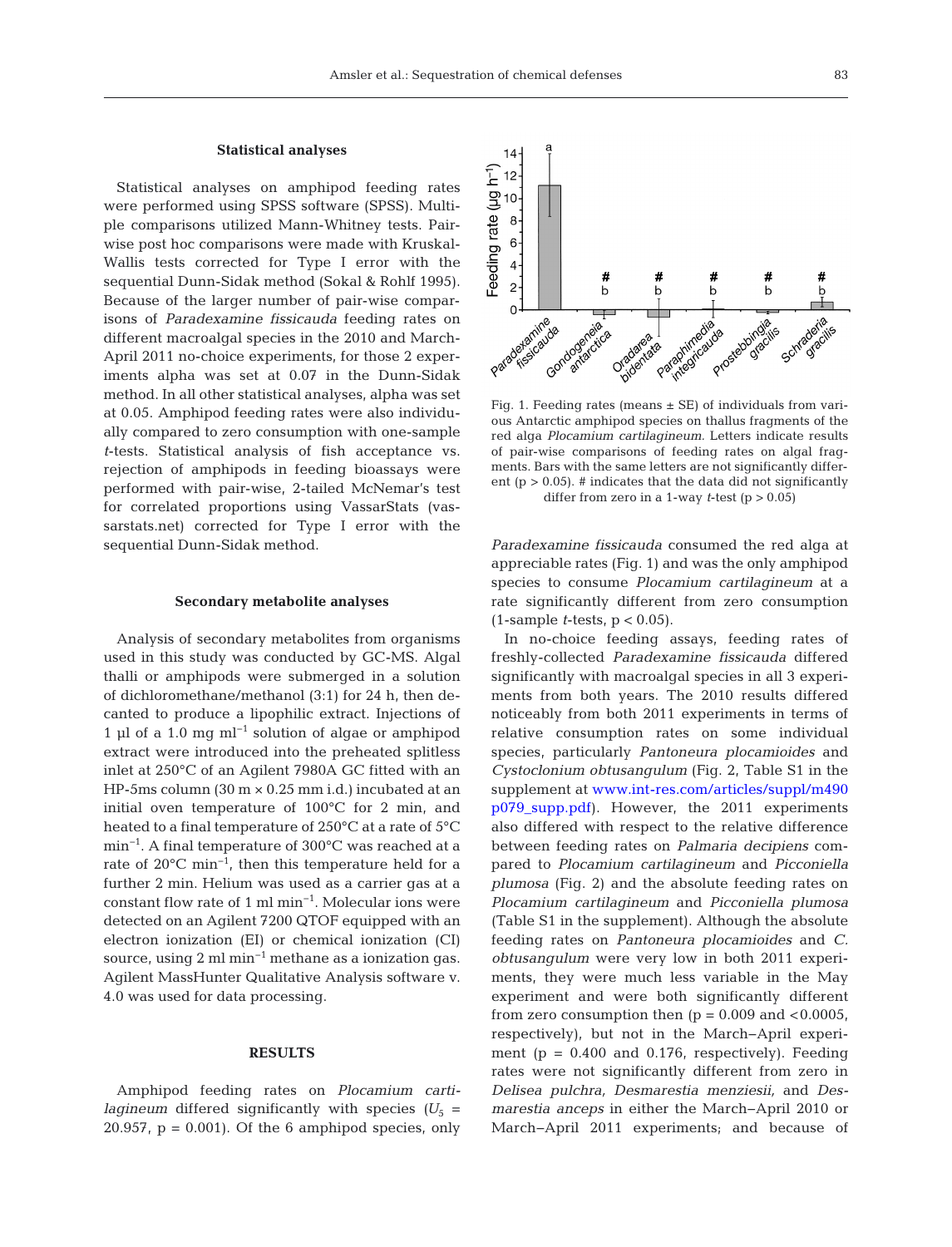

Fig. 2. *Paradexamine fissicauda.* No-choice feeding rates (means ± SE) of individual *P. fissicauda* on thallus fragments of various Antarctic red and brown macroalgal species from 3 separate experiments. Multiple comparison tests indicated significant differences between rates in all 3 experiments (March−April 2010: *U*<sup>7</sup> = 93.869; March−April 2011: *U*<sup>7</sup> = 69.582; May 2011:  $U_4 = 46.186$ ;  $p < 0.0005$  in all 3 results). Roman letters above bars indicate results of pair-wise comparisons of feeding rates on algal fragments within each experiment. Bars with the same roman letters are not significantly different (p > 0.07 in both March−April experiments,  $p > 0.05$  in May 2011 experiment). # indicates that the data did not significantly differ from zero in a 1-way *t*-test (p > 0.05); *nd* indicates that these 3 species were not included in the May 2011 experiment

that, combined with time constraints, they were not included in the May 2011 experiment.

The 4 red algal species that were consumed by *Paradexamine fissicauda* in the 2010 experiment but were known from previous studies to be unpalatable to other amphipod species because of chemical defenses (Aumack et al. 2010) and often also to fish and sea stars (Amsler et al. 2005) — were chosen for use in 4-way choice experiments in 2011 and 2012.



Fig. 3. *Paradexamine fissicauda.* Feeding rates (means ± SE) of individual *P. fissicauda* on thallus fragments of 4 Antarctic red macroalgal species from 3 separate choice experiments. Multiple comparison tests indicated significant differences between rates in all 3 experiments (March 2011:  $U_3 = 25.748$ ; May 2011: *U*<sup>3</sup> = 25.545; March 2012: *U*<sup>3</sup> = 27.570; p < 0.0005 in all 3 results). Letters above bars indicate results of pairwise comparisons of feeding rates on algal fragments within each experiment. Bars with the same letters are not significantly different ( $p > 0.05$ ). # indicates that the data did not

significantly differ from zero in a 1-way *t*-test (p > 0.05)

Overall patterns were very similar between all 3 ex periments with *Plocamium cartilagineum* and *Picco niella plumosa* being consumed at statistically indistinguishable rates (Fig. 3). Likewise, *Pantoneura plocamioides* and *Cystoclonium obtusangulum* were consumed at statistically indistinguishable rates that, with one exception, did not significantly differ from zero consumption in 1-sample *t*-tests (Fig. 3). With the exception of the May 2011 experiment when the feeding rate on *Picconiella plumosa* did not significantly differ from *Pantoneura plocamioides*, the rates on *Plocamium cartilagineum* and *Picconiella plumosa* were significantly greater than on the other 2 species (Fig. 3).

Acceptance of amphipods by fish in bioassays differed significantly between *Plocamium cartilagi neum*-fed *Paradexamine fissicauda* and both of the other choices (Fig. 4). Only 2 of 16 *P. fissicauda* that had been maintained for 2 months on a diet of *Plocamium cartilagineum* were consumed, but that increased to 9 of 16 for *Paradexamine fissicauda* main-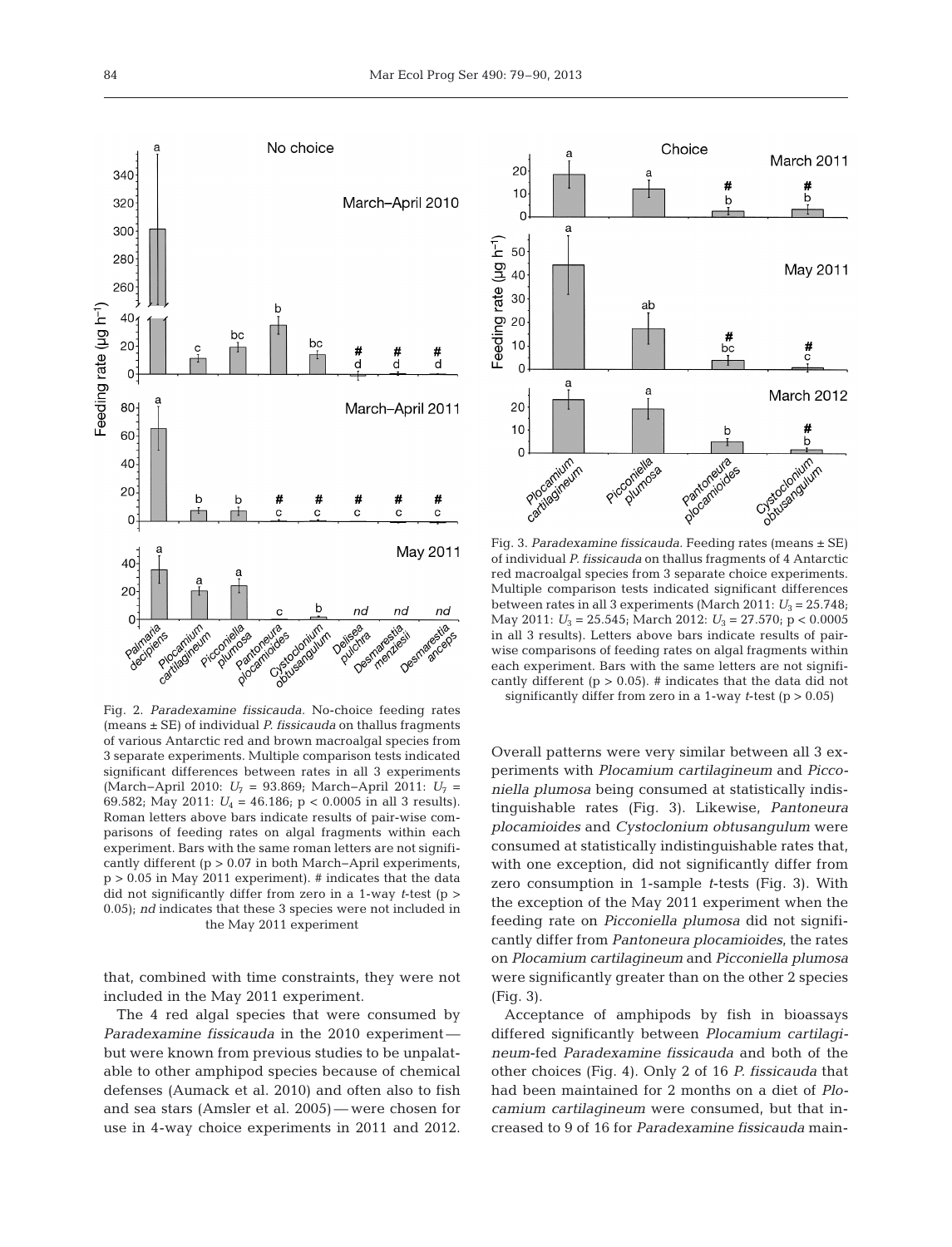

Fig. 4. *Notothenia coriiceps.* Percent of amphipods consumed by the fish *N. coriiceps*. Letters above bars indicate results of pair-wise comparisons of the numbers consumed. Bars with the same letters are not significantly different  $(p > 0.05)$ 

tained on *Palmaria decipiens* and to all but 1 of 16 *Bovallia gigantea* that had recently been collected from the field. The difference in fish acceptance of *Palmaria decipiens-fed Paradexamine fissicauda* compared to fish acceptance of *B. gigantea* was only marginally significant  $(p = 0.07)$ .

Chemical analysis of lipophilic extracts of *Plocamium cartilagineum* collected from the vicinity of Palmer Station demonstrated a mixture of halogenated monoterpenes, while *Palmaria decipiens* was devoid of them (Fig. S1 in the supplement). Lipophilic extracts of *Paradexamine fissicauda* maintained on *Plocamium cartilagineum* showed chromatographic features (peaks) at retention times that correlated with *P. cartilagineum* halogenated monoterpenes (Fig. S2). *P. cartilagineum* chemistry in *Paradexamine fissicauda* extracts was confirmed by comparison of the mass spectral fragmentation pattern of the 15.5 min feature found in both chromatograms (Figs. S3 & S4). The chromatogram of *P. fissicauda* maintained on a diet of *Palmaria decipiens* lacked features associated halogenated compounds (Fig. S5).

# **DISCUSSION**

These results validate our stable isotope composition-based hypothesis that *Paradexamine fissicauda* consumes the chemically defended macroalga, *Plocamium cartilagineum,* on which it is most commonly found in nature (Huang et al. 2007). Moreover, as also expected from previous chemical ecology studies in Antarctica (Amsler et al. 2005, Aumack et al. 2010) and from stable isotope signatures (Aumack 2010), it was unique among 6 relatively common amphipod species examined in being able to consume *P. cartilagineum,* even though all of these

amphipod species have been reported from *P. cartilagineum* in the study area (Huang et al. 2007).

The observation that *Paradexamine fissicauda* maintained on a diet of *Plocamium cartilagineum* contained halogenated metabolites derived from the algae and were almost always rejected by the omnivorous fish *Notothenia coriiceps* indicates that *Para dexamine fissicauda* is able to sequester at least some of the potent chemical defenses of *Plocamium cartilagineum* for its own use as a defense. The *P. cartilagineum-*fed *Paradexamine fissi cauda* were rejec ted significantly more often than *P. fissicauda* which had been maintained on the undefended alga *Palmaria decipiens* (and did not contain halogenated metabolites) and also significantly more often than the similar amphipod *Bovallia gigantea*. We have not yet identified the specific metabolites involved, but lipophilic extracts of *Plocamium cartilagineum* are strongly deterrent to feeding of *N. coriiceps* in artificial food bioassays (Amsler et al. 2005) and *P. cartilagineum* secondary metabolites in the amphipods would presumably also deter the fish if present in sufficient concentrations. Rejection of the amphipods by the fish was rapid and the amphipods were not crushed, so it seems likely that the responsible compounds are present in the exoskeleton. This, however, remains to be determined.

The main predators of macroalgal-associated amphipods along the western Antarctic Peninsula are probably fish, particularly the large omnivore *Notothenia coriiceps* (cf. Zamzow et al. 2010, 2011). Some *Paradexamine fissicauda* were present in the gut contents of some *N. coriiceps* from 2 of 3 collection sites in our study area — but even at those 2 sites, with low relative frequencies of occurrence and with relative importance indices (an assessment of their importance to the fish) of zero (Zamzow et al. 2011). Hence, although *P. fissicauda* is sometimes consumed by fish in nature, this does not appear to be frequent, and its relative unpalatability presumably provides a competitive advantage to *P. fissicauda* compared to sympatric amphipod species which are palatable to fish.

The observation that *Palmaria decipiens*-fed *Para dexamine fissicauda* were rejected at a marginally greater rate than were *Bovallia gigantea* could indicate that some proportion of sequestered defenses had been maintained within *P. fissicauda* tissues during the 2 months they were not able to feed on *Plocamium cartilagineum*; although if so, either these metabolites are not halogenated or are retained at levels below detection limits in our chemical analyses. Alternately, it could indicate that a structural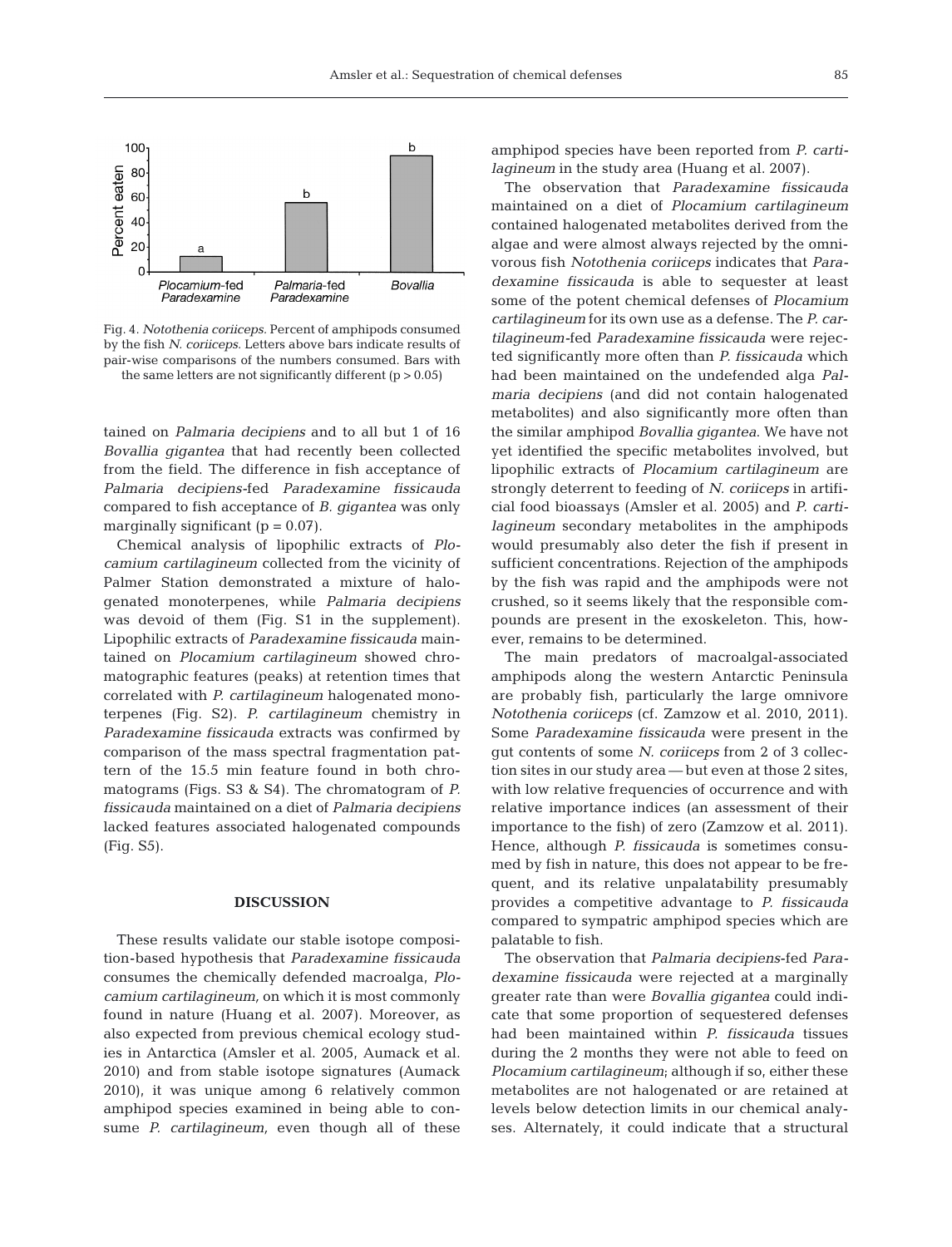trait of *Paradexamine fissicauda* not present in *B. gigantea* also helps deter fish feeding. Compared to *P. fissicauda*, *B. gigantea* is somewhat larger and has larger but less dense spines.

Savitzky et al. (2012) have recently defined sequestration as 'the evolved retention within tissues of specific compounds, not normally retained in the ancestors of the taxon in question, which confers a selective advantage through one or more particular functions.' In marine systems, some opisthobranch molluscs are known to sequester macroalgal defenses (reviewed by Jormalainen & Honkanen 2008, Cimino & Ghiselin 2009, Hay 2009), but as noted previously we are aware of no examples of this in amphipods or other marine arthropods. Complete evidence for sequestration of defensive compounds by *Paradexamine fissicauda* will require identification of the specific dietary-derived defensive meta bolites in their tissues or exoskeletons at concentrations which are shown to be deterrent to fish, but it appears that such sequestration of defenses is clearly occurring in and providing a selective advantage to *P. fissicauda*.

The use of chemical defenses in other aquatic arthropods is almost unknown. Luckenbach & Orth (1990) provided circumstantial evidence that the small, parasitic crab *Pinnotheres ostreum* deters predators with some form of chemical secretion that is only produced or released by live crabs. Lipophilic extracts of (and intact, live) brooded juveniles of the Antarctic isopod *Glyptonotus antarcticus* are unpalatable to predatory sea stars (McClintock et al. 2003). In both cases there is neither evidence nor reason to expect that the defenses have a dietary origin. Dietary accumulation of microalgal-derived toxins is known in crabs and lobsters, primarily localized to the hepatopancreas and primarily as the result of consumption of filter-feeding bivalves that have bio accumulated toxins from harmful microalgal species (Shumway 1995), but there is no evidence that the crustaceans derive any benefits from this. Some amphipods, while not sequestering defenses from other organisms into their own tissues, are known to deter predators by attaching themselves to chemically defended species. In Antarctica, the pelagic amphipod *Hyperiella dilatata* captures and holds onto the chemically defended pteropod *Clione ant arctica* to deter fish predators (McClintock & Janssen 1990). Some crustaceans are known to cover themselves with chemically defended algae for protection (Hay et al. 1990, Stachowicz & Hay 1999). For example, the amphipod *Pseudamphithoides incurvaria* is a dietary specialist on chemically defended brown

algae and constructs portable, envelope-like domiciles from one, *Dictyota bartayresii,* which protect it from fish predation (Hay et al. 1990).

*Plocamium cartilagineum* is one of the most common understory red macroalgae in almost all published qualitative, semi-quantitative, or quantitative reports from along the western Antarctic Peninsula (Neushul 1965, DeLaca & Lipps 1976, Zielinski 1981, 1990, Westermeier et al. 1992, Chung et al. 1994, Klöser et al. 1994, 1996, Amsler et al. 1995, Brouwer et al. 1995, Quartino et al. 2001, 2005, Quartino & Boraso de Zaixso 2008, see Wiencke et al. in press for distribution map). Based on our personal observations during many hundreds of dives at dozens of sites in our study area, it is probably the most abundant chemically defended red alga with the highly branched morphology preferred by Antarctic amphi pods (Huang et al. 2007). Consequently, it would seem that selection for tolerance to defensive compounds produced by *P. cartilagineum* would be particularly beneficial to *Paradexamine fissicauda.* The amphipods should not only benefit from associational refuge from predators as discussed previously, but tolerance of this host's defenses also benefits *P. fissicauda* by providing it with an additional and widespread food source (cf. Sotka & Whalen 2008).

*Plocamium cartilagineum* from Antarctica produces a variety of halogenated monoterpenes (Stierle & Sims 1979, Stierle et al. 1979, Cueto et al. 1991, Ankisetty et al. 2004) including at least 2 (anverene and epi-plocamene D) which deter feeding by the amphipod *Gondogeneia antarctica* (Ankisetty et al. 2004). Its lipophilic extract was one of only 3 crude extracts from 27 macroalgal species (along with lipophilic extracts of *Desmarestia menziesii* and *Delisea pulchra)* which suppressed 100% of feeding by *G. antarctica* in artificial food bioassays (Amsler et al. 2005). Because of the diversity of possible chemical defenses, the specific enzymes needed for tolerance are commonly specific to particular defensive compounds, and herbivores that specialize on particular chemically defended hosts often have limited ability to tolerate defensive compounds from other organisms (e.g. Sorensen et al. 2005).

The other 2 macroalgal species also consumed by *Paradexamine fissicauda* in all bioassays were *Palmaria decipiens* and *Picconiella plumosa. P. plumosa* has been shown to be chemically defended from consumption by the amphipods *Gondogeneia ant arctica* and *Prostebbingia gracilis* (Amsler et al. 2005, Aumack et al. 2010). It is comparable to *Plocamium cartilagineum* in terms of protein content and other determinants of nutritional value (Peters et al. 2005).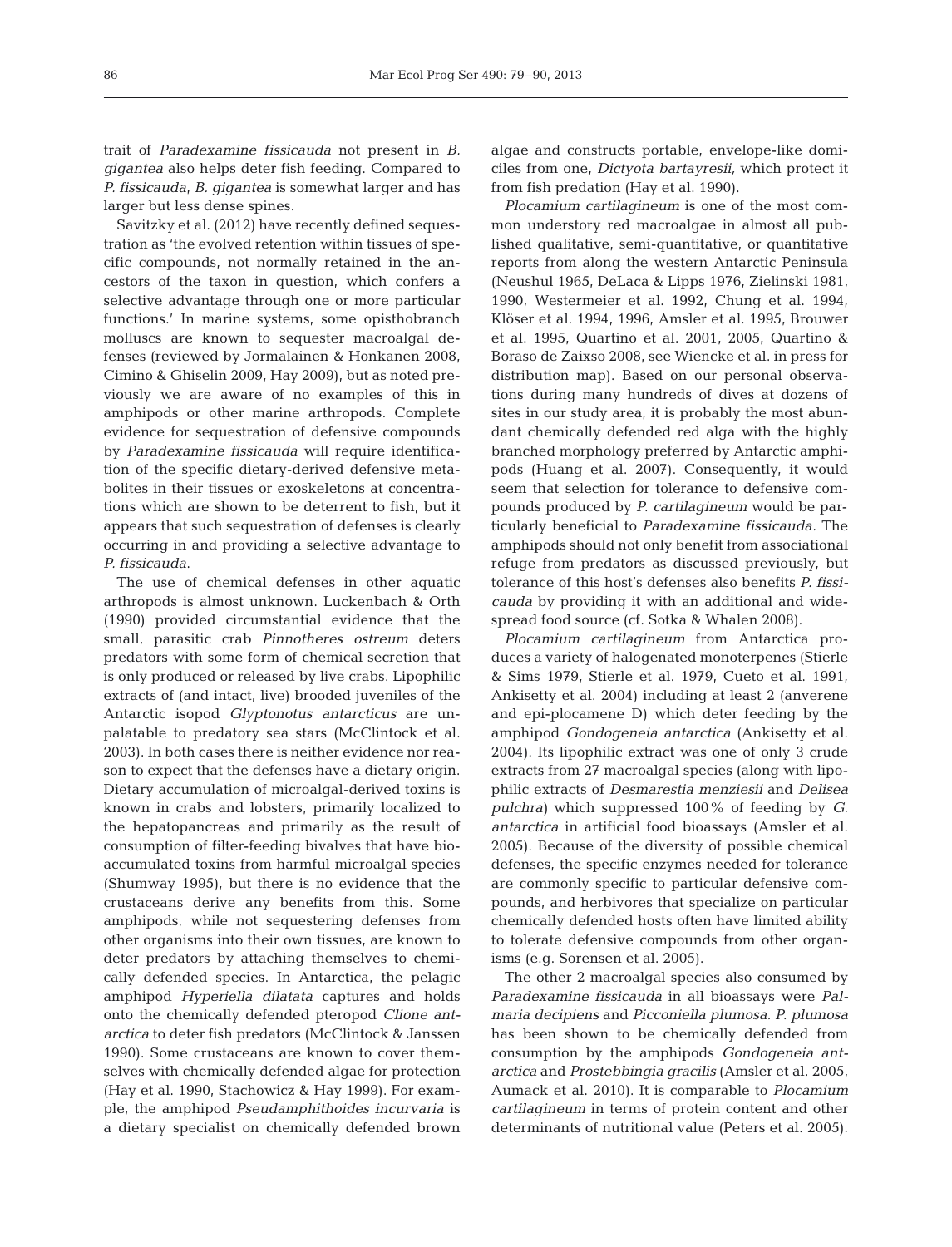Its carbon isotope ratio (−34.5‰, C. F. Aumack un publ. data) is close to that of *P. cartilagineum* and *Paradexamine fissicauda* and we observe *P. fissicauda* associating with *Picconiella plumosa* more frequently than other, more abundant, rhodophytes in nature (Aumack 2010). We do not know anything about its defensive metabolites, but they may be similar enough to those of *Plocamium cartilagineum* to be detoxified by the same pathway. *Picconiella plu mosa* is widely distributed along the western Antarctic Peninsula, particularly at depths exceeding 20 m (Wiencke & Clayton 2002, Hommersand et al. 2009), and as such represents a second chemically defended red alga that *Paradexamine fissicauda* is able to exploit as a refuge and food source.

*Palmaria decipiens,* the third red alga regularly consumed by *Paradexamine fissicauda* in our assays, is one of the most generally palatable macroalgal species in the community (Amsler et al. 2005, 2009b, Aumack et al. 2010) and although not all amphipod species consume it as fresh thallus (Aumack et al. 2010, Bucolo et al. 2011), this is not attributable to chemical defenses (Aumack et al. 2010). In nature, *Palmaria decipiens* supports a far less abundant amphipod fauna than other, chemically defended species (probably because they are more likely to be consumed by omnivorous fish on *P. decipiens*; Zamzow et al. 2010) and *Paradexamine fissicauda* was not found on it during 2 surveys (Huang et al. 2007, Aumack et al. 2011a). Moreover, the stable carbon isotope ratio in *Palmaria decipiens* is very different from that of *Paradexamine fissicauda* (Aumack 2010) so it is unlikely that *Palmaria decipiens* is an important food source for *Paradexamine fissicauda* in nature. There is no obvious explanation for the dramatically higher consumption of *Palmaria decipiens* in 2010 compared to the 2 no-choice experiments in 2011 (Fig. 2). *P. decipiens* is a pseudo-perennial (Wiencke & Clayton 2002) that dies back to a crustose holdfast in winter. By May, many (if not most) of the blades in our study area have completely senesced (authors' pers. obs.) so it is possible that the reason the May 2011 feeding rate on the *P. decipiens* material we were able to collect was not different from rates on *Plocamium cartilagineum* or *Picconiella plumosa* was due to decreased nutritional quality of the remaining *Palmaria decipiens*. It is also possible that *P. decipiens* began to senesce earlier in 2011 than 2010, resulting in a lower nutritional quality and, hence, the lower feeding rate on it in March− April 2011 compared to 2010. However, we have not examined the influence of nutritional quality on feeding in any amphipod species in this community.

Feeding rates on *Pantoneura plocamioides* and *Cysto clonium obtusangulum* in no-choice assays were comparable to or higher than on *Plocamium cartilagineum* and *Picconiella plumosa* in the 2010 assays, but were much lower and often not significantly different from zero in the 2011 and 2012 nochoice and choice bioassays. Aumack et al. (2010) reported that in collections made in 2007 and 2008, both *Pantoneura plocamioides* and *C. obtusangulum* were unpalatable as fresh thallus and as chemical extracts to the amphipods *Gondogeneia antarctica* and *Prostebbingia gracilis*. However, Amsler et al. (2005) found no significance deterrence to feeding by *G. ant arctica* in *Pantoneura plocamioides* extracts prepared from material collected in March−April 2000 (*C. obtusangulum* was not included in that study). It appears that there may be significant interannual (or, perhaps, collection site) variation in the defensive chemistry of *P. plocamioides* and probably *C. obtusangulum*. Because of the observation of differences across studies in deterrence to *G. antarctica* in addition to that seen here for *Paradexamine fissicauda,* with respect at least to *Pantoneura plocamioides* it is likely that the differences observed across years are not due to variation in specific defenses that *Paradexamine fissicauda* is able to tolerate but that other amphipods are not.

Three species, *Desmarestia menziesii, Desmarestia anceps*, and *Delisea pulchra,* were not consumed at rates significantly different from zero in either the March−April 2010 or 2011 no-choice assays. All 3 are unpalatable to fish and sea stars as fresh thallus and in crude extracts (Amsler et al. 2005). Both *Desmarestia* spp. are unpalatable to the amphipod *Gondogeneia antarctica* as fresh thallus (Amsler et al. 2009b) and crude extract (Amsler et al. 2005). *Delisea pulchra* extracts are strongly deterrent to *G. antarctica* (Amsler et al. 2005) but we have not performed fresh thallus feeding assays on it using any amphipod other than *Paradexamine fissicauda*.

In summary, *Paradexamine fissicauda* benefits from its ability to both live on and consume some of the chemically defended macroalgae in its community, as has sometimes been observed in temperate and tropical amphipod species (Hay 1992, 1996). It appears to sequester host defenses for its own use, which is a novel observation in marine arthropods. Other prominent macroalgal-associated amphipods in this community are thought to be in a communitywide mutualistic relationship with the dominant, chemically defended macroalgae. They benefit from an associational defense from fish predation (Zamzow et al. 2010) while the macroalgae benefit from a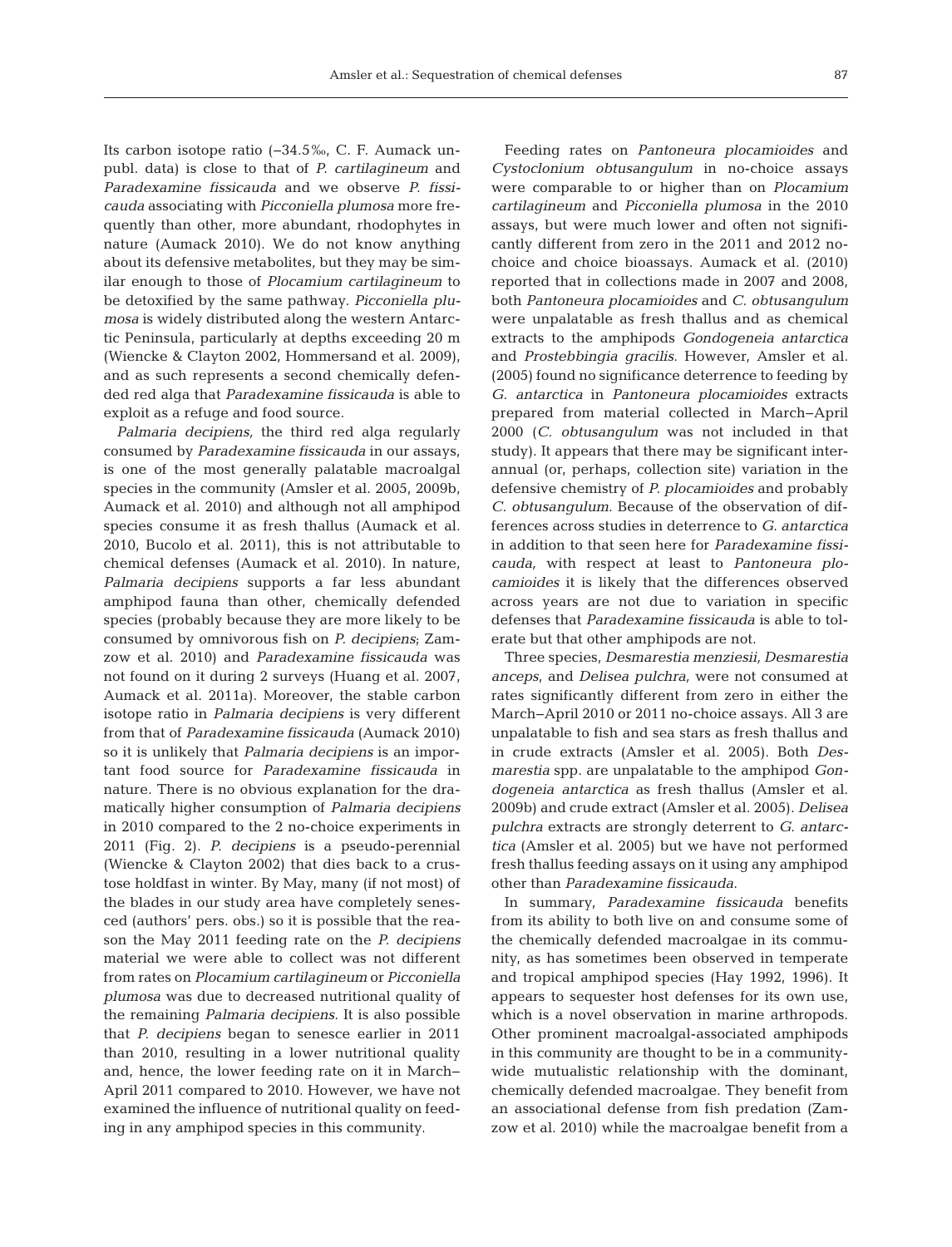reduction of epiphytic diatoms and filamentous algae (Amsler et al. 2009b, Aumack et al. 2011b). *P. fissicauda* would still benefit from the associational defense and may also consume some epiphytic dia toms and filamentous macroalgae (although its stable carbon isotope signature suggests that any such consumption is likely minimal; Aumack 2010). However, with respect to community-wide mutualism, this species appears to 'cheat' the system by being able to exploit its chemically defended hosts for food as well as for shelter.

*Acknowledgements*. We are grateful to the other members of our 2010, 2011, and 2012 Antarctic field teams for tireless assistance; to C. Barhate for preliminary chemical analysis of the algae and amphipods, to R. Angus for statistical ad vice, and to P. Steinberg and several anonymous reviewers for constructive comments on early versions of the manuscript. This work would not have been possible without outstanding logistical support in Antarctica from the employees and sub-contractors of Raytheon Polar Services Company. Supported by National Science Foundation awards ANT-0838773 and ANT-1041022 (C.D.A, J.B.M) and ANT-0838776 (B.J.B) from the Antarctic Organisms and Ecosystems program, and by an Endowed Professorship in Polar and Marine Biology to J.B.M provided by the University of Alabama at Birmingham.

#### LITERATURE CITED

- [Amsler CD, Rowley RJ, Laur DR, Quetin LB, Ross RM \(1995\)](http://dx.doi.org/10.2216/i0031-8884-34-5-424.1) ➤ Vertical distribution of Antarctic Peninsular macroalgae: cover, biomass, and species composition. Phycologia 34: 424−430
- ► [Amsler CD, Iken K, McClintock JB, Amsler MO and others](http://dx.doi.org/10.3354/meps294141) (2005) Comprehensive evaluation of the palatability and chemical defenses of subtidal macroalgae from the Antarctic Peninsula. Mar Ecol Prog Ser 294: 141−159
	- Amsler CD, McClintock JB, Baker BJ (2008) Macroalgal chemical defenses in polar marine communities. In:Amsler CD (ed) Algal chemical ecology. Springer-Verlag, Berlin, p 91−103
- [Amsler CD, Iken K, McClintock JB, Baker BJ \(2009a\) De -](http://dx.doi.org/10.1515/BOT.2009.070) ➤ fenses of polar macroalgae against herbivores and biofoulers. Bot Mar 52:535-545
- [Amsler CD, Amsler MO, McClintock JB, Baker BJ \(2009b\)](http://dx.doi.org/10.2216/08-79.1) ➤ Filamentous algal endophytes in macrophytic Antarctic algae: prevalence in hosts and palatability to mesoherbivores. Phycologia 48:324-334
- ▶ [Amsler CD, McClintock JB, Baker BJ \(2012\) Amphipods](http://dx.doi.org/10.1007/s00300-011-1049-3) exclude filamentous algae from the Western Antarctic Peninsula benthos: experimental evidence. Polar Biol 35: 171−177
- ▶ [Ankisetty S, Nandiraju S, Win H, Park YC and others \(2004\)](http://dx.doi.org/10.1021/np049965c) Chemical investigation of predator-deterred macroalgae from the Antarctic Peninsula. J Nat Prod 67:1295-1302
	- Aumack CF (2010) Chemically mediated macroalgalmesograzer interactions along the Western Antarctic Peninsula. PhD dissertation, University of Alabama at

Birmingham

- as well as emergent filaments of algal endophytes [Aumack CF, Amsler CD, McClintock JB, Baker BJ \(2010\)](http://dx.doi.org/10.1080/09670260903171668) Chemically mediated resistance to mesoherbivory in finely branched macroalgae along the western Antarctic Peninsula. Eur J Phycol 45: 19−26
	- ► [Aumack CF, Amsler CD, McClintock JB, Baker BJ \(2011a\)](http://dx.doi.org/10.1007/s00227-011-1700-0) Changes in amphipod densities among macroalgal habitats in day versus night collections along the Western Antarctic Peninsula. Mar Biol 158: 1879−1885
	- ► [Aumack CF, Amsler CD, McClintock JB, Baker BJ \(2011b\)](http://dx.doi.org/10.1111/j.1529-8817.2010.00927.x) Impacts of mesograzers on epiphyte and endophyte growth associated with chemically defended macroalgae from the western Antarctic Peninsula: a mesocosm experiment. J Phycol 47:36-41
		- Blum MS (1983) Detoxification, deactivation, and utilization of plant compounds by insects. In: Hedin PA (ed) Plant resistance to insects, Vol 208. American Chemical Society, Washington, p 265−275
		- Brawley SH (1992) Mesoherbivores. In: John DM, Hawkins SJ, Price JH (eds) Plant-animal interactions in the marine benthos. Clarendon Press, Oxford, p 235−263
	- ► [Brawley SH, Adey WH \(1981\) The effect of micrograzers on](http://dx.doi.org/10.1007/BF00386656) algal community structure in a coral reef microcosm. Mar Biol 61:167-177
	- ▶ [Brawley SH, Fei XG \(1987\) Studies of mesoherbivory in](http://dx.doi.org/10.1111/j.1529-8817.1987.tb04214.x) aquaria and in an unbarricaded mariculture farm on the Chinese coast. J Phycol 23: 614−623
	- ▶ [Brouwer PEM, Geilen EFM, Gremmen NJM, van Lent F](http://dx.doi.org/10.1515/botm.1995.38.1-6.259) (1995) Biomass, cover and zonation pattern of sublittoral macroalgae at Signy Island, South Orkeny Islands, Antarctica. Bot Mar 38:259-270
	- ▶ [Bucolo P, Amsler CD, McClintock JB, Baker BJ \(2011\)](http://dx.doi.org/10.1016/j.jembe.2010.10.023) Palatability of the Antarctic rhodophyte *Palmaria deci piens* (Reinsch) RW Ricker and its endo/epiphyte *Elachista antarctica* Skottsberg to sympatric amphipods. J Exp Mar Biol Ecol 396: 202−206
	- ► [Buschmann AH, Vergara PA \(1993\) Effect of rocky intertidal](http://dx.doi.org/10.1111/j.0022-3646.1993.00154.x) amphipods on algal recruitment: a field study. J Phycol 29: 154−159
		- Chung H, Oh YS, Lee IK, Kim DY (1994) Macroalgal vegetation of Maxwell Bay in King George Island, Antarctica. Korean J Phycol 9:47-58
		- Cimino G, Ghiselin MT (2009) Chemical defense and the evolution of opisthobranch gastropods. Proc Calif Acad Sci 60: 175−422
		- Cueto M, Darias J, San Martin A, Rovirosa A, Seldes A (1991) Metabolitos secundarios de organismos marinos antárticos. In:Castellví J (ed) Actas del cuarto Simposio Español de Estudios Antárticos, Puerto de la Cruz, 20-25 de octubre de 1991. Comisión Interministerial de Ciencia y Technología, Madrid, p 95−101
	- ► [D'Antonio C \(1985\) Epiphytes on the rocky intertidal red](http://dx.doi.org/10.1016/0022-0981(85)90103-0) alga *Rhodomela latrix* (Turner) C. Agardh: negative effects on the host and food for herbivores? J Exp Mar Biol Ecol 86: 197−218
		- DeLaca TE, Lipps JH (1976) Shallow water marine associations, Antarctic Peninsula. Antarct J US 11: 12−20
		- Delépine R, Lamb IM, Zimmerman MH (1966) Preliminary report on the marine vegetation of the Antarctic Peninsula. Proc Int Seaweed Symp 5: 107−116
	- ▶ Després L, David JP, Gallet C (2007) The evolutionary ecology of insect resistance to plant chemicals. Trends Ecol Evol 22: 298−307
	- ► Duffy JE (1990) Amphipods on seaweeds: partners or pests? Oecologia 83: 267−276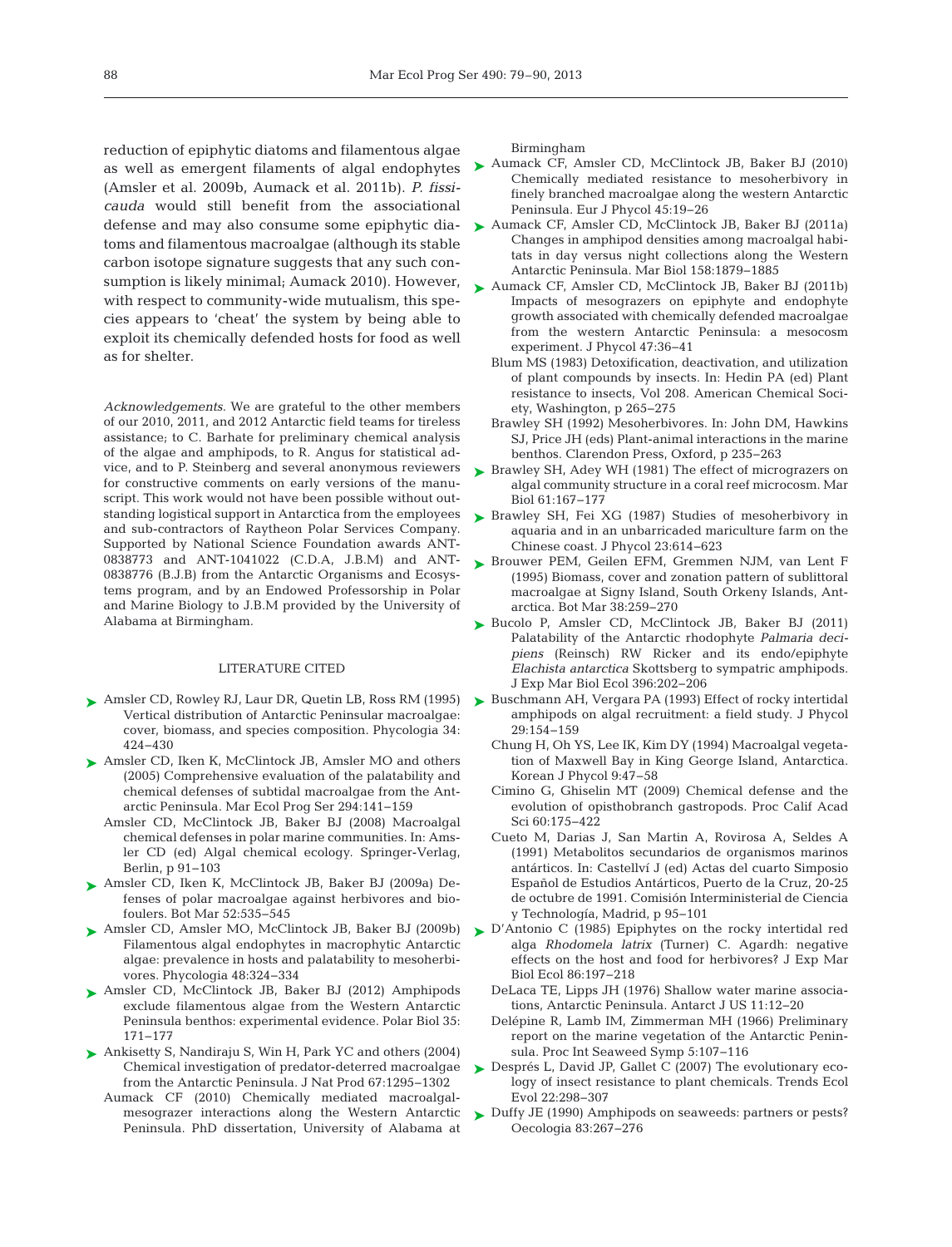- ► [Duffy JE, Hay ME \(1991\) Amphipods are not all created](http://dx.doi.org/10.2307/1938930) ► [McClintock JB, Janssen J \(1990\) Pteropod abduction as a](http://dx.doi.org/10.1038/346462a0) equal:a reply to Bell. Ecology 72: 354−358
- ► [Duffy JE, Hay ME \(1994\) Herbivore resistance to seaweed](http://dx.doi.org/10.2307/1937456) risk. Ecology 75: 1304−1319
- ► Duffy JE, Hay ME (2000) Strong impacts of grazing amphipods on the organization of a benthic community. Ecol Monogr 70:237-263
	- Hay ME (1992) The role of seaweed chemical defenses in the evolution of feeding specialization and in the mediation of complex interactions. In:Paul VJ (ed) Ecological roles for marine natural products. Comstock Press, Ithaca, NY, p 93−118
- $\blacktriangleright$  Hay ME (1996) Marine chemical ecology: what's known and what's next? J Exp Mar Biol Ecol 200: 103−134
- ► Hay ME (2009) Marine chemical ecology: Chemical signals and cues structure marine populations, communities, and ecosystems. Annu Rev Mar Sci 1: 193−212
- ► [Hay ME, Duffy JE, Fenical W \(1990\) Host-plant specializa](http://dx.doi.org/10.2307/1940326)tion decreases predation on a marine amphipod: an herbivore in plant's clothing. Ecology 71: 733−743
- ► [Heck KL Jr, Valentine JF \(2006\) Plant-herbivore interactions](http://dx.doi.org/10.1016/j.jembe.2005.12.044) in seagrass meadows. J Exp Mar Biol Ecol 330: 420−436 Hedgpeth JW (1969) Preliminary observations of life be -
- tween tidemarks at Palmer Station, 64°45' S, 64° 05'W. Antarct J US 4: 106−107
- ► [Hillebrand H \(2009\) Meta-analysis of grazer control of peri](http://dx.doi.org/10.1111/j.1529-8817.2009.00702.x)phyton biomass across aquatic ecosystems. J Phycol 45: 798−806
- ► [Holmlund MB, Peterson CH, Hay ME \(1990\) Does algal mor](http://dx.doi.org/10.1016/0022-0981(90)90039-F)phology affect amphipod susceptibility to fish predation? J Exp Mar Biol Ecol 139:65-83
- ► [Hommersand MH, Moe RL, Amsler CD, Fredericq S \(2009\)](http://dx.doi.org/10.1515/BOT.2009.081) Notes on the systematics and biogeographical relationships of Antarctic and Sub-Antarctic Rhodophyta with descriptions of four new genera and five new species. Bot Mar 52:509-534
- ► [Huang YM, Amsler MO, McClintock JB, Amsler CD, Baker](http://dx.doi.org/10.1007/s00300-007-0303-1) BJ (2007) Patterns of gammarid amphipod abundance and species composition associated with dominant sub tidal macroalgae along the western Antarctic Peninsula. Polar Biol 30: 1417−1430
	- Jernakoff P, Brearley A, Nielsen J (1996) Factors affecting grazer-epiphyte interactions in temperate seagrass meadows. Oceanogr Mar Biol Annu Rev 34: 109−162
	- Jormalainen V, Honkanen T (2008) Macroalgal chemical defenses and their roles in structuring temperate marine communities. In:Amsler CD (ed) Algal chemical ecology. Springer-Verlag, Berlin, p 57−89
- ► [Karban R, Agrawal AA \(2002\) Herbivore offense. Annu Rev](http://dx.doi.org/10.1146/annurev.ecolsys.33.010802.150443) Ecol Syst 33: 641−664
	- Kim D (2001) Seasonality of marine algae and grazers of an Antarctic rocky intertidal, with emphasis on the role of the limpet *Nacella concinna* Strebel (Gastropoda: Patellidae). Ber Polarforsch Meeresforsch 397: 1−120
- [Klöser H, Mercuri G, Laturnus F, Quartino ML, Wiencke C](http://dx.doi.org/10.1007/BF00240266) ➤ (1994) On the competitive balance of macroalgae at Potter Cove (King George Island, South Shetlands). Polar Biol 14: 11−16
- ▶ [Klöser H, Quartino ML, Wiencke C \(1996\) Distribution of](http://dx.doi.org/10.1007/BF00020959) macroalgae and macroalgal communities in gradients of physical conditions in Potter Cove, King George Island, Antarctica. Hydrobiologia 333: 1−17
- [Luckenbach MW, Orth RJ \(1990\) A chemical defense in](http://dx.doi.org/10.1016/0022-0981(90)90061-G) ➤ Crustacea? J Exp Mar Biol Ecol 137:79-87
- chemical defense in a pelagic antarctic amphipod. Nature 346:462-464
- chemical defense: the roles of mobility and predation  $\blacktriangleright$  [McClintock JB, Mahon AR, Peters KJ, Amsler CD, Baker BJ](http://dx.doi.org/10.1017/S0954102003001354) (2003) Chemical defences in embryos and juveniles of two common Antarctic sea stars and an isopod. Antarct Sci 15: 339−344
	- Momo F, Bogazzi E, Duttweiler F (1998) Amphipods of Potter Cove: community composition, biology and growth. Ber Polarforsch 299: 144−149
	- ► [Neushul M \(1965\) Diving observation of sub-tidal Antarctic](http://dx.doi.org/10.1515/botm.1965.8.2-4.234) marine vegetation. Bot Mar 8:234-243
	- ► [Nishida R \(2002\) Sequestration of defensive substances from](http://dx.doi.org/10.1146/annurev.ento.47.091201.145121) plants by Lepidoptera. Annu Rev Entomol 47:57-92
	- ▶ [Opitz SEW, Muller C \(2009\) Plant chemistry and insect](http://dx.doi.org/10.1007/s00049-009-0018-6) sequestration. Chemoecology 19:117-154
	- ▶ [Parker T, Chapman ARO \(1994\) Separating the grazing](http://dx.doi.org/10.1080/00785326.1994.10429536) effects of periwinkles and amphipods on a seaweed community dominated by *Fucus distichus*. Ophelia 39:75−91
		- Peters AF (2003) Molecular identification, taxonomy and distribution of brown algal endophytes, with emphasis on species from Antarctica. Proc Int Seaweed Symp 17: 293−302
	- ▶ [Peters KJ, Amsler CD, Amsler MO, McClintock JB, Dunbar](http://dx.doi.org/10.2216/0031-8884(2005)44[453%3AACAOTN]2.0.CO%3B2) RB, Baker BJ (2005) A comparative analysis of the nutritional and elemental composition of macroalgae from the western Antarctic Peninsula. Phycologia 44: 453−463
	- ▶ [Poore AGB, Campbell AH, Steinberg PD \(2009\) Natural](http://dx.doi.org/10.1111/j.1365-2745.2008.01457.x) densities of mesograzers fail to limit growth of macroalgae or their epiphytes in a temperate algal bed. J Ecol 97: 164−175
	- ▶ Quartino ML, Boraso de Zaixso AL (2008) Summer macroalgal biomass in Potter Cove, South Shetland Islands, Antarctica: its production and flux to the ecosystem. Polar Biol 31:281-294
	- ▶ [Quartino ML, Klöser H, Schloss IR, Wiencke C \(2001\) Bio](http://dx.doi.org/10.1007/s003000000218)mass and associations of benthic marine macroalgae from the inner Potter Cove (King George Island, Antarctica) related to depth and substrate. Polar Biol 24: 349−355
	- [Quartino ML, Zaixso HE, Boraso de Zaixso AL \(2005\)](http://dx.doi.org/10.1515/BOT.2005.029) ➤ Biological and environmental characterization of marine macroalgal assemblages in Potter Cove, South Shetland Islands, Antarctica. Bot Mar 48: 187−197
		- Richardson MG (1971) The ecology and physiological aspects of Antarctic weed dwelling amphipods (Preliminary report, II). Brit Antarct Surv Rep N9/1971(-72)/H: 1−16
		- Richardson MG (1977) The ecology (including physiological aspects) of selected Antarctic marine invertebrates associated with inshore macrophytes. PhD dissertation, University of Durham
	- [Savitzky AH, Mori A, Hutchinson DA, Saporito RA,](http://dx.doi.org/10.1007/s00049-012-0112-z) ➤ Burghardt GM, Lillywhite HB, Meinwald J (2012) Sequestered defensive toxins in tetrapod vertebrates: principles, patterns, and prospects for future studies. Chemoecology 22: 141−158
	- ► [Shacklock PF, Doyle RW \(1983\) Control of epiphytes in sea](http://dx.doi.org/10.1016/0044-8486(83)90308-3)weed cultures using grazers. Aquaculture 31:141-150
	- ► Shumway SE (1995) Phycotoxin-related shellfish poisoning: bivalve molluscs are not the only vectors. Rev Fish Sci 3:1−31
		- Sokal RR, Rohlf FJ (1995) Biometry. WH Freeman, New York, NY
	- ▶ [Sorensen JS, McLister JD, Dearing MD \(2005\) Novel plant](http://dx.doi.org/10.1890/03-0669) secondary metabolites impact dietary specialists more